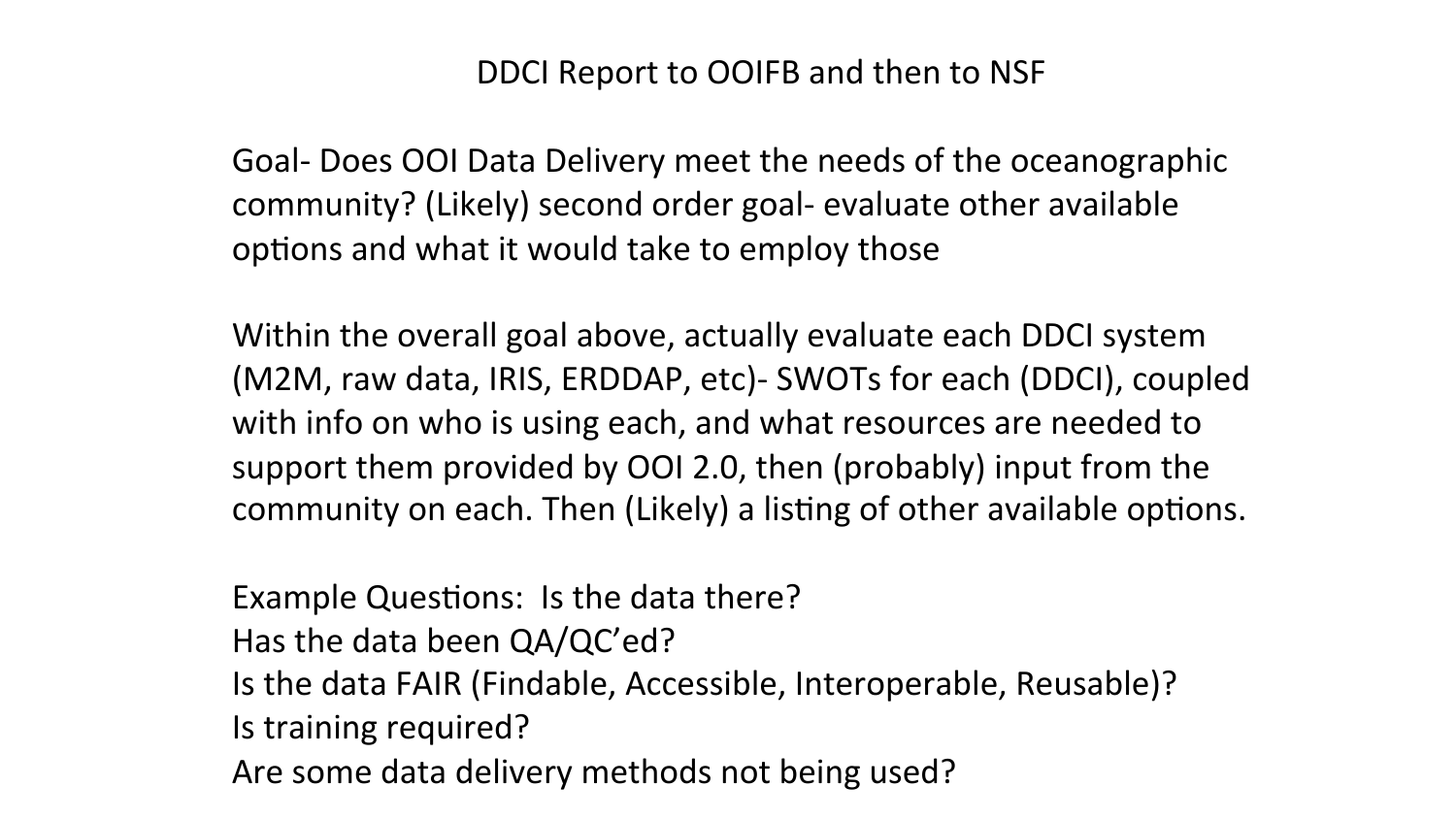Input options- Committee and OOI 2.0 team only Committee, OOI 2.0, and community outreach- (Meetings? Surveys? Both?) Committee, OOI 2.0, community, and consultant(s)- to look into other options

Scaling of "meets the needs"- inadequate, adequate, exemplar? 

Scaling of what it would take to go from inadequate to adequate in terms of resources (people and dollars). And adequate to exemplar (or vice versa) in terms of resources (people, and dollars).